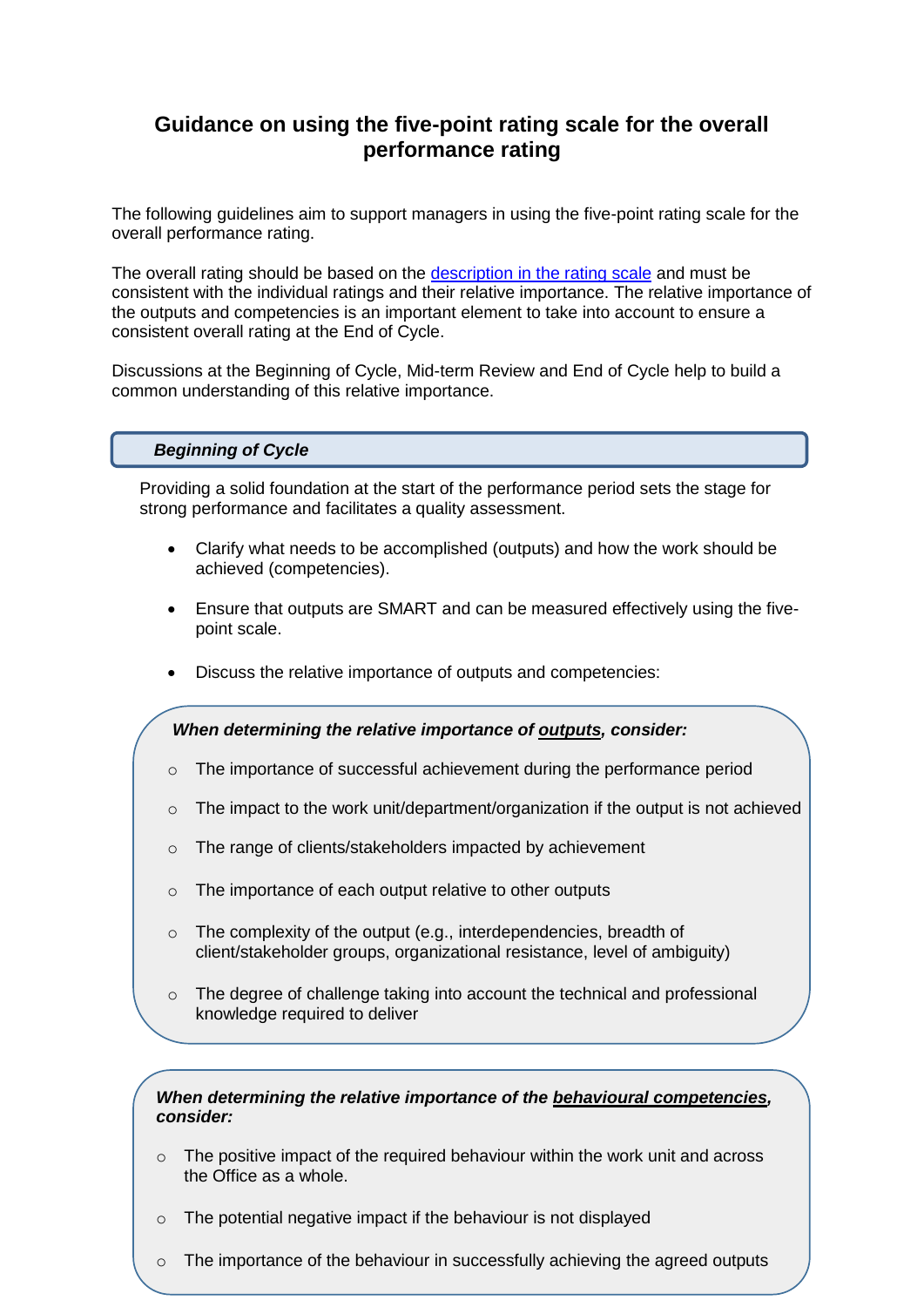### *Mid-term Review*

 In addition to discussing progress against what was planned at the start of the performance period and making any necessary adjustments to work deliverables, review the relative importance of each output and competency. This will contribute to a quality End of Cycle assessment.

## *End of Cycle*

- During the End of Cycle discussion, revisit the relative importance of each output and competency.
- Evaluate the individual outputs and competencies.
- Prior to determining the overall performance rating, review the description of how the different ratings in the scale are characterized *(see [Overall Performance Ratings](#page-2-0)*). Reflect also on the staff member's self-assessment and your own ratings and comments at the output/competency level, as well as the relative importance of each output and competency.



*For further guidance contact [PMCOACHING@ilo.org](mailto:PMCOACHING@ilo.org)*